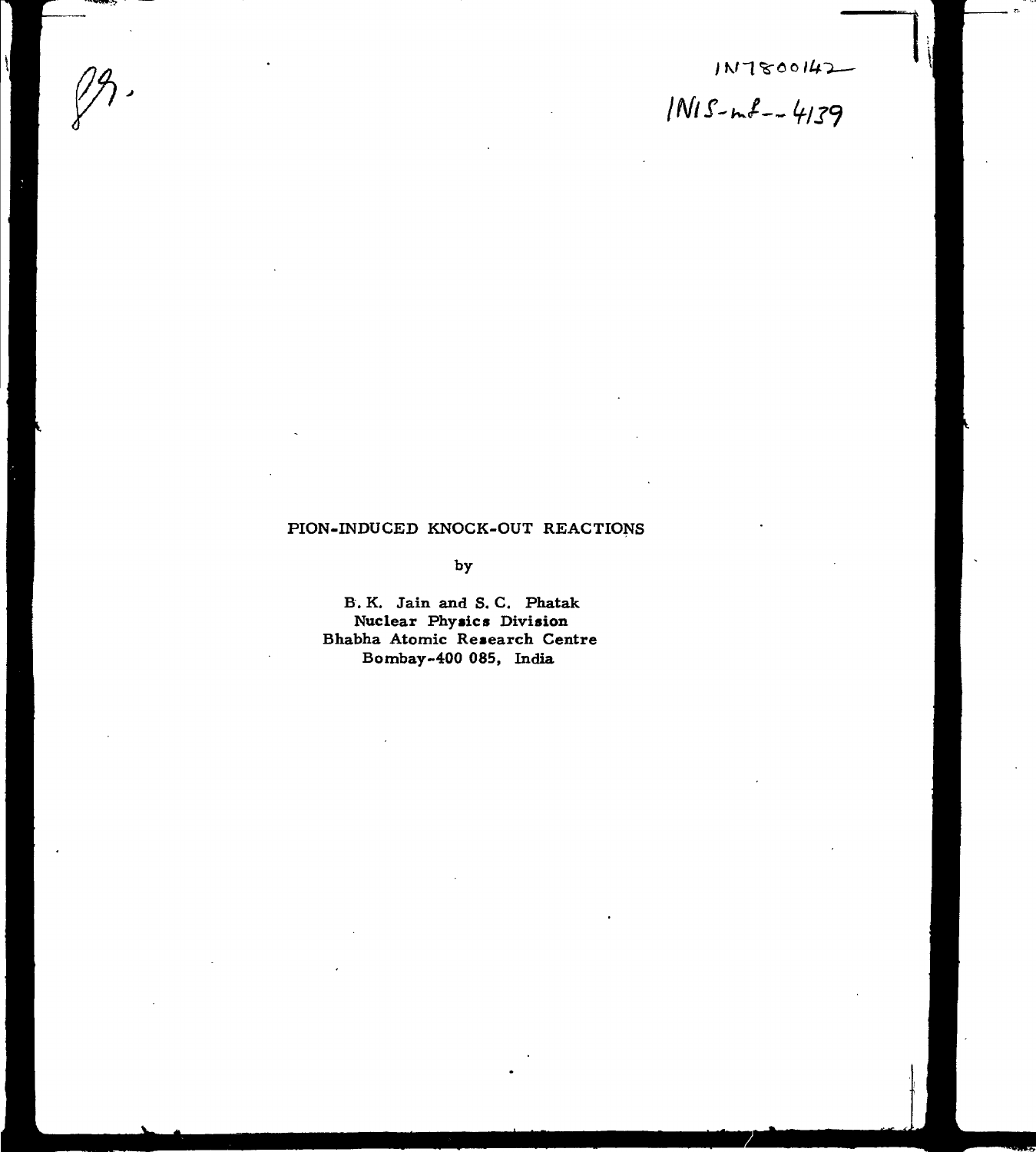# PION-INDUCED KNOCK-OUT REACTIONS

**B.K. JAIN and S.C. PHATAK** Nuclear Physics Division, Bhabhe Atomic Research Centre, Bombay 400 085, India.

A strong absorption model for pion-induced Knock-out **Abstract:** reactions is proposed. The distortion of the in-coming and out-going pions hes been included by (1) computing pion wave number in nuclear medium (dispereive effect) and (2) excluding the central region of the nucleus where the real pion-absorption is dominant (absorption effect). In order to study the dependence of the  $(\pi^{\ell}, \pi^{\pm})$  reaction on the off-shell pionnucleon t-matrix, different off-shell extrapolatione are used. The magnitude of the cross-sections esems to be sensitive to the type of off-shell extrapolation; their shapes, however, are eimilar. The thaoratical results are compared with experimental data. The agreement between the theoretical results for esparable off-shell extrepolation and the data is good.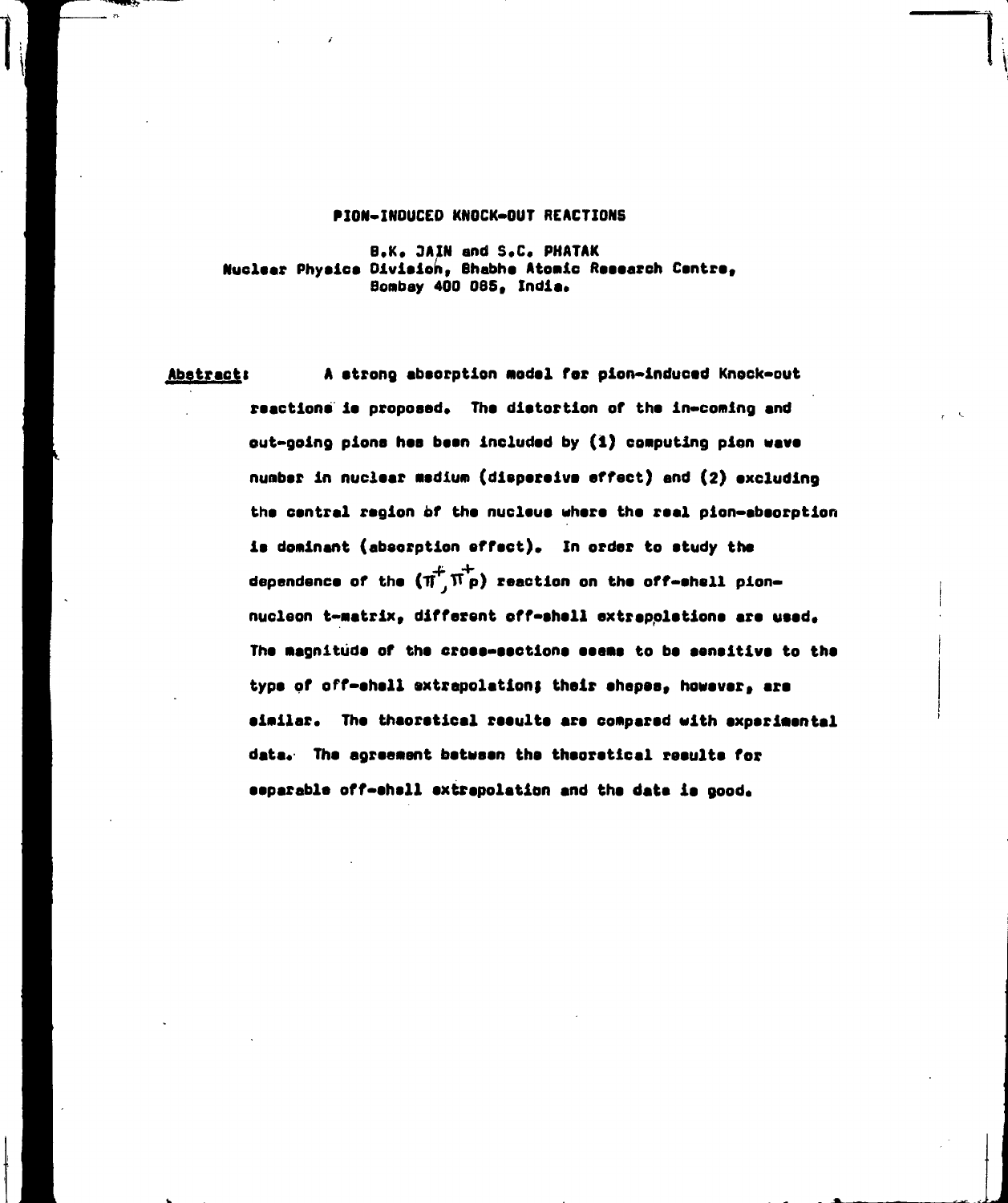# 1. INTRODUCTION

Several activation experiments have been done for A(tr.ITN)B reactions on various targets and in these experiments, an 'anomalous' iecepin ratio for  $T^+$ -- and  $T^-$  induced knock-out reactions has been observed<sup>1)</sup>. Therefore most of the theoraticel work so far has been directed towards explaining this enomaly<sup>2)</sup>. In these celculations, the "impulee approximation" framework is used and the cross section is uritten es,

$$
\frac{d^3\sigma}{d\Omega_{\pi}dE_{\pi}d\Omega_{N}} = F_{\text{kin}} \frac{d\sigma^{\pi N}}{d\Omega} P(Q)
$$
 (1)

where  $F_{\vec{k}m}$  ie a kinemetic factor, P(Q) ie the momentum dietribution of the nucleon in the nucleus and  $d\sigma^{\text{JW}}/d\Omega$  is the free  $-\pi$  N cross-section. In the knock-out formalism the off-shall TIN t-matrix is required, and the factorieed form that appears in equation (1) is valid only if off-shell. effects are not very important. In proton-induced knock-out reactione, this is probably true since the energy-variation of the free nucleonnucleon crose section is small<sup>3)</sup>. However in cess of  $)(\pi_s \pi N)$  reactions in the 3-3 resonance region, these off-shell effects could be very important. One of the eime of this article is to investigate these off-shell effects in the  $(\prod_{i=1}^{+} \prod_{i=1}^{+} P)$  reaction.

For the theoretical deecription of the  $(\vec{n}, \vec{n}^{\text{T}} P)$  reaction we are quided by the observation that there are three important channels in the pion-nucleus interections a) electic scettering, b) piob absorption reactions (i.e. reactions in which pion disappeare) and c) knock-out and inclastic reactions<sup>4)</sup>. For example, in  $T^{-12}_{\text{C}}$  interaction,  $G_{\text{int}}$  of about 700 mb at 130 MeV consist of:  $\mathcal{C}_{\text{el}} \sim$  270mb and  $\mathcal{C}_{A\text{e}} \sim$  430 mb. The  $\mathcal{C}_{\text{te}}$  is further split inte  $\sigma_{\Delta b c}$  215 mb,  $\sigma_{\text{incl}}$ ~12 mb, and  $\sigma_{\text{konck-out}}$  ~ 148 mb.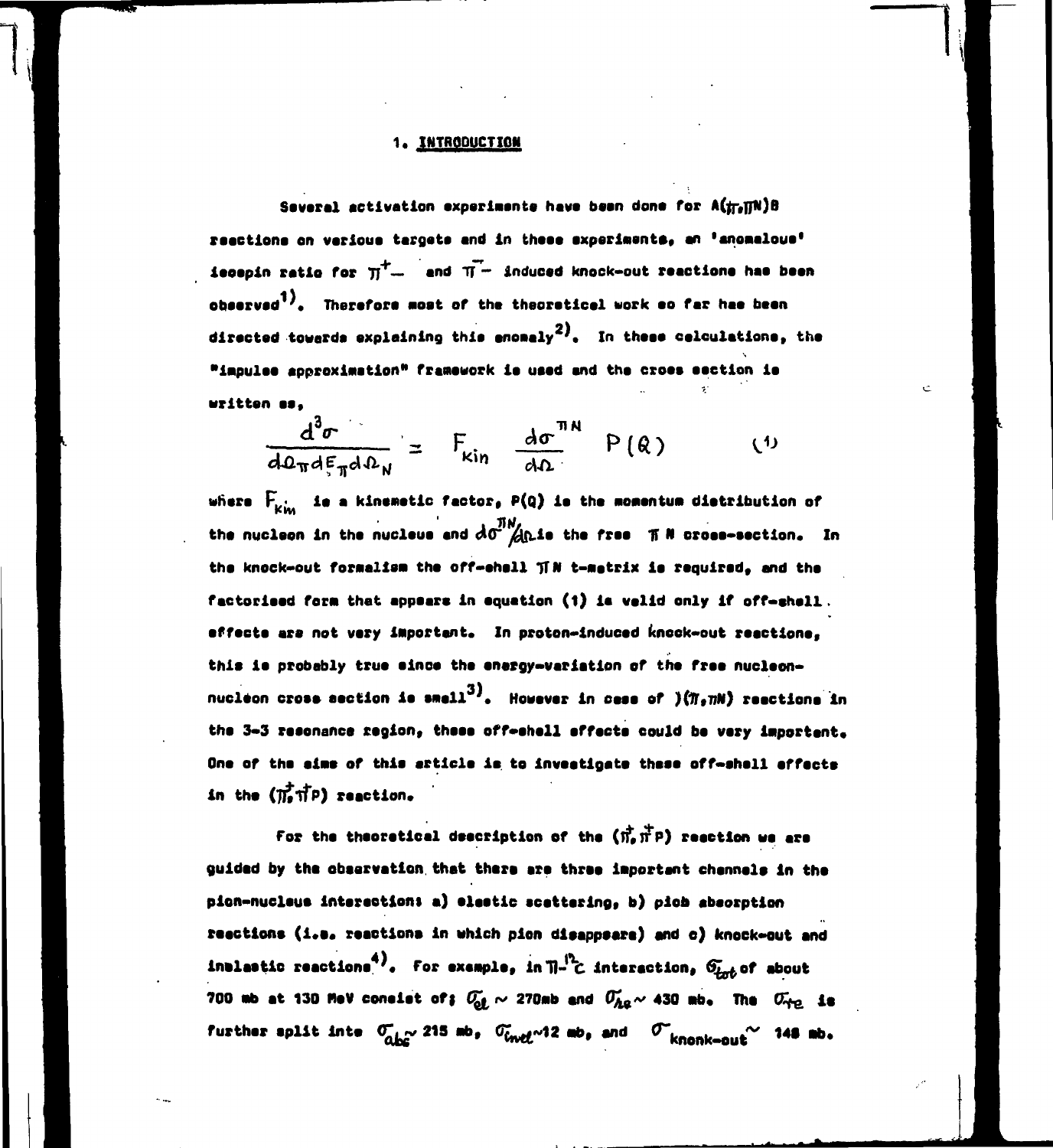This suggeste that in the theoretical formaliam for the knock-out reaction, besidee the elestic scattering, the real pion-sbaorption channels must be properly included, Since the two-nucleon mechanism is the dominant mechenism in reel pion absorption, it mainly takes place in the nuclear interior where the nucleer density ie high. This means that the region in the nuclear interior does not contribute much to the (TW) reaction. This affect of the removel of the pion flux due to real pion absorption cen be accounted for by excluding the central region of the nucleus of redius  $R(E_n)$  for the knock-out reaction. A similar procedure is advocated by Bethe<sup>5)</sup>. In the sharp cut off model the radius  $R(E_{\pi})$  may be chosen by the  $\sigma_{\alpha b s}^-(E_n^-) = \pi R^2(E_n)$  (One may elso choose a emooth cut off). relation

Based on this idea, we have developed a formaliem for ( $\vec{\pi}, \vec{\pi}^{\dagger}$ p ) reaction and applied it to pion-induced proton knock-out reaction on <sup>12</sup>C. In section 2 we present this formalism. The results are discussed in Section 3.

# 2. FORMALISM

In the distorted wave impulse approximation (DWIA), the scattering metrix for A(T, TIN)8 reaction is,

$$
T_{\pi,\pi_N} = \langle \chi_{K_{\pi}^{'}}^{\pi}, \chi_{K_{\pi}^{'}}^{\pi} | \tau_{\pi_N}(\epsilon) | \chi_{K_{\pi}^{'}}^{\pi}, \qquad (2)
$$

where  $\chi_{K_N'}^{\pi}$  ( $\chi_{K_N'}^{\pi'}$ ) is the distorted weve for out-going pion (nucleon) due<br>to the residuel nucleus  $\theta_*$   $\chi_{K_N}^{\pi}$  is the distorted weve for incoming pion due to the target nucleus A, and  $\phi_w$  is the bound state wave function of the knocksd-out nucleon.  $\varphi_{\mathsf{N}}$  includes the epectroscopic amplitude. The energy E at which the  $\pi_N$  scattering mateix,  $\tau_m$  is evaluated is defined later. In coordinate spece this matrix element becomes,

r 2 i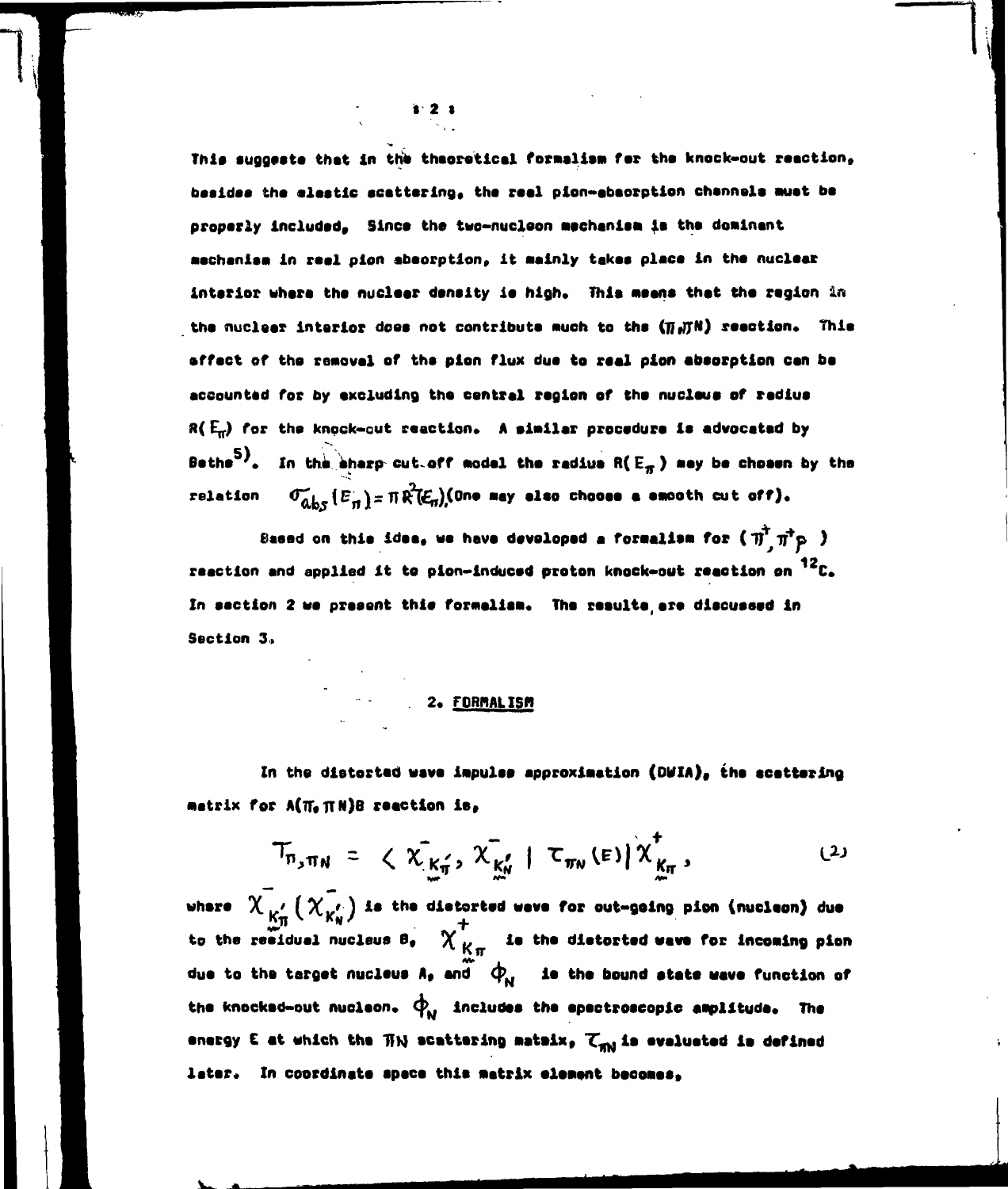$$
T_{\pi,\pi_N} = (2\pi)^6 \int d\tau_{\pi}^{\prime} d\tau_{\pi}^{\prime} d\tau_{\pi}^{\prime} d\tau_{\pi}^{\prime} d\tau_{\pi}^{\prime} d\tau_{\pi}^{\prime} d\tau_{\pi}^{\prime} d\tau_{\pi}^{\prime} d\tau_{\pi}^{\prime} d\tau_{\pi}^{\prime} d\tau_{\pi}^{\prime} d\tau_{\pi}^{\prime} d\tau_{\pi}^{\prime} d\tau_{\pi}^{\prime} d\tau_{\pi}^{\prime} d\tau_{\pi}^{\prime}
$$
  
\n
$$
\chi_{\pi}^{\dagger} (\tau_{\pi}^{\dagger} d) \phi_N(\tau_{\pi}) \int d\mathbf{k}_{\pi} d\mathbf{k}_N d\mathbf{k}_{\pi}^{\prime} d\mathbf{k}_{\pi}^{\prime} \tau (\mathbf{k}_{\pi}, \mathbf{k}_{\pi}^{\prime} s)
$$
  
\n
$$
\kappa_{\pi}^{\prime}, \mathbf{k}_{\pi}^{\prime} s = \exp\{i (\mathbf{k}_{\pi}^{\prime}, \tau_{\pi}^{\prime} + \mathbf{k}_{\pi}^{\prime} \tau_{\pi}^{\prime} - \mathbf{k}_{\pi} \tau_{\pi}^{\prime} - \mathbf{k}_{\pi} \tau_{\pi}^{\prime} s)
$$
 (3)

The coordinates ( $\Upsilon_2^{k'}$ ) in equation (3) are defined in figure 1. Since the range of TI N interaction is much smaller than the nuclear eize, we can approximately factor out the dependence of  $\chi$  on  $\tau_{\text{m}}$  as,

$$
\chi_{\underline{k}_{\pi}}^{\dagger}(\tau_{\underline{m}}^{\dagger}) = \chi_{\underline{k}_{\pi}}^{\dagger}(\tau_{\underline{m}_{N}}^{\dagger} + a \tau_{N_{\beta}}) \simeq e^{\frac{iK_{\pi}(\tau_{N_{\beta}}^{\dagger}) \cdot \tau_{\underline{m}_{N}}^{\dagger}}{2} (\omega \tau_{N_{\beta}}^{\dagger})}
$$
\nand

$$
\chi_{K_{\mathbf{T}}}^{-*}(\gamma_{\pi_{\mathbf{B}}}^{\prime}) \simeq e^{-\frac{c}{2}K_{\mathbf{T}}^{\prime}(\gamma_{\mathbf{B}}^{\prime})\cdot \zeta_{\mathbf{B}^{\prime}}^{\prime}} \chi_{K_{\mathbf{T}}^{\prime}(\gamma_{\mathbf{B}}^{\prime})}^{-*} \tag{4}
$$

 $\chi$   $\chi_{\eta}^{\prime}$  ( $r_{w_{b}}$ ) where  $a = (A-1)/A_{\frac{1}{2}}$   $K_{\eta}$  ( $a r_{w_{b}}$ ) and  $\chi_{\eta}$  are the local pion momenta of incident<br>and outgoing pions near  $r_{w_{b}}$  and  $r_{w_{b}}$  respectively. Further, since the iotal energy of the pion is much smaller than nuclear mass, we can epproximate the TT -nucleus frame-of-reference by the lab. frame. With these approximations,

$$
T_{\pi_{j} \pi_{N}} \simeq \int d\tau'_{NB} d\tau'_{NB} d\tau'_{N} e^{i a (K'_{\pi} + K'_{N}) \cdot (\tau'_{NB} - \tau'_{NB})}
$$
  
\n
$$
T_{\pi_{N}} (R_{\pi_{N}} , R'_{\pi_{N}} ) \in) \chi_{K'_{\pi}}^{*} (\tau'_{NB}) \chi_{K'_{N}}^{*} (\tau'_{NB}) \chi'_{K_{\pi}} (a\tau_{NB}) \varphi_{N} (\tau_{NB})
$$
  
\n
$$
\simeq (2\pi/a)^{3} \int d\tau_{NB} \chi_{K'_{\pi}}^{*} (\tau'_{NB}) \chi'_{K'_{N}}^{*} (a\tau_{NB}) \chi_{K'}^{*} (a\tau'_{NB})
$$
  
\n
$$
\varphi(\tau_{NB}) \tau (\kappa_{\pi_{N}} , \kappa_{\pi_{N}} ; E) \qquad (5)
$$

Th the last atep we have assumed that the distorted wave of the nucleon peake around fte as asymptotic momentum with little momentum egread and the fiff t-matrix does not depend etrongly on this momentum spreed.  $\frac{k_{\pi N}}{m_N}$  and  $\frac{k'_{\pi N}}{m_N}$  in equation (5) are  $\pi$  N relative memoria and we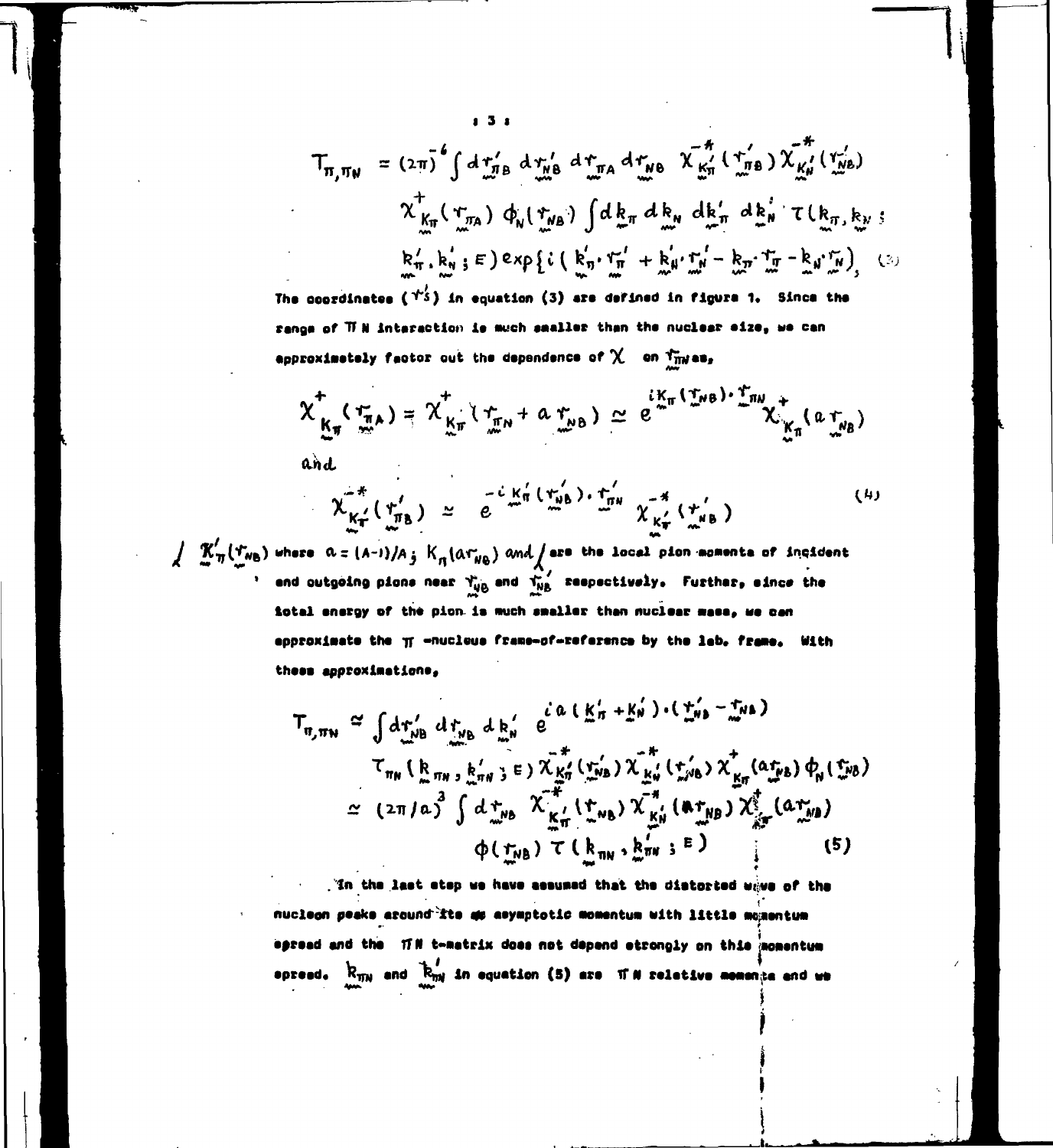#### approximate them to be.

$$
R_{\pi_N} \simeq K_{\pi} - \varepsilon_{\pi} (K'_{\pi} + K'_{\omega}) / (m + \varepsilon_{\pi})
$$
 (6)

and

$$
R_{\pi N}^{\prime} \simeq (m K_{\pi}^{\prime} - \epsilon_{\pi}^{\prime} K_{N}^{\prime}) / (m + \epsilon_{\pi}^{\prime})
$$
 (7)

Here  $K_N^{/\top}$  ie the asymptotic momentum of the outgoing nucleon in lab.,<br>  $\epsilon_{\eta} = \int_{0}^{K_N} \left( \frac{p^2}{p_0^2 + m_\pi^2} \right)^{1/2} e^{f} \left( \frac{q^2}{p_0^2 + m_\pi^2} \right) dm d \rho_0(\theta_0), m_\eta$  are incoming (outgoing) pion momentum in lab., plon mass and nucleon mees respectively. The on-shell  $\pi$  N energy, E, is still not definad; the best choics esame to be

$$
E = E_{\pi} (P_{o}) + E_{B} - (q_{o} + q_{N})^{2} / 2 (m + E_{\pi} (P_{o})),
$$
 (8)

where  $E_R$  is the binding energy of the knocked-out nucleon.

Thus, in order to compute the scattering matrix for knock-out reaction, we have to evaluate the integral inequation (5). The detaile of the calculation and eqme further approximations that are used in evaluating this integral are discussed below.

a) The IT N scettering matrix: Only S and p-waves of the ITN ecattering matrix have been included in this celculation. This is a good epproximation eince other partial waves do not contribute eignificantly in the 3-3- resomance emergies. Explicitely,

$$
t_{\pi_{N}} (\kappa, \kappa_{j}^{\prime} \varepsilon) = \sum_{\ell=0,1} \left[ \left\{ (\ell+1) \pm \frac{\ell}{r, \ell + \gamma_{2}} (\kappa, \kappa_{j}^{\prime} \varepsilon) + \ell \pm \frac{\ell}{r, \ell + \gamma_{2}} (\kappa, \kappa_{j}^{\prime} \varepsilon) \right\} \right] \times
$$
  
 
$$
x P_{\ell} (\kappa \cdot \kappa^{\prime}) + \left\{ \pm \frac{\ell}{r, \ell + \gamma_{2}} (\kappa, \kappa^{\prime} \varepsilon) - \pm \frac{\ell}{r, \ell + \gamma_{2}} (\kappa, \kappa^{\prime} \varepsilon) \right\} \times
$$
  
 
$$
x \propto (\kappa \times \kappa^{\prime}) / |\kappa \times \kappa^{\prime}| P_{\ell} (\kappa \cdot \kappa^{\prime}) \right]
$$
 (3)

Where, in separable form,  $t_{1,j}^{l}(k_{0},k_{0}^{\prime}) = v_{1,j}^{l}(k) v_{1,j}^{l}(k_{0}^{\prime}) / [v_{1,j}^{l}(k_{0})]^{2} t_{1,j}^{l}(k_{0},k_{0};E(k_{0}))$ ره ا

. . .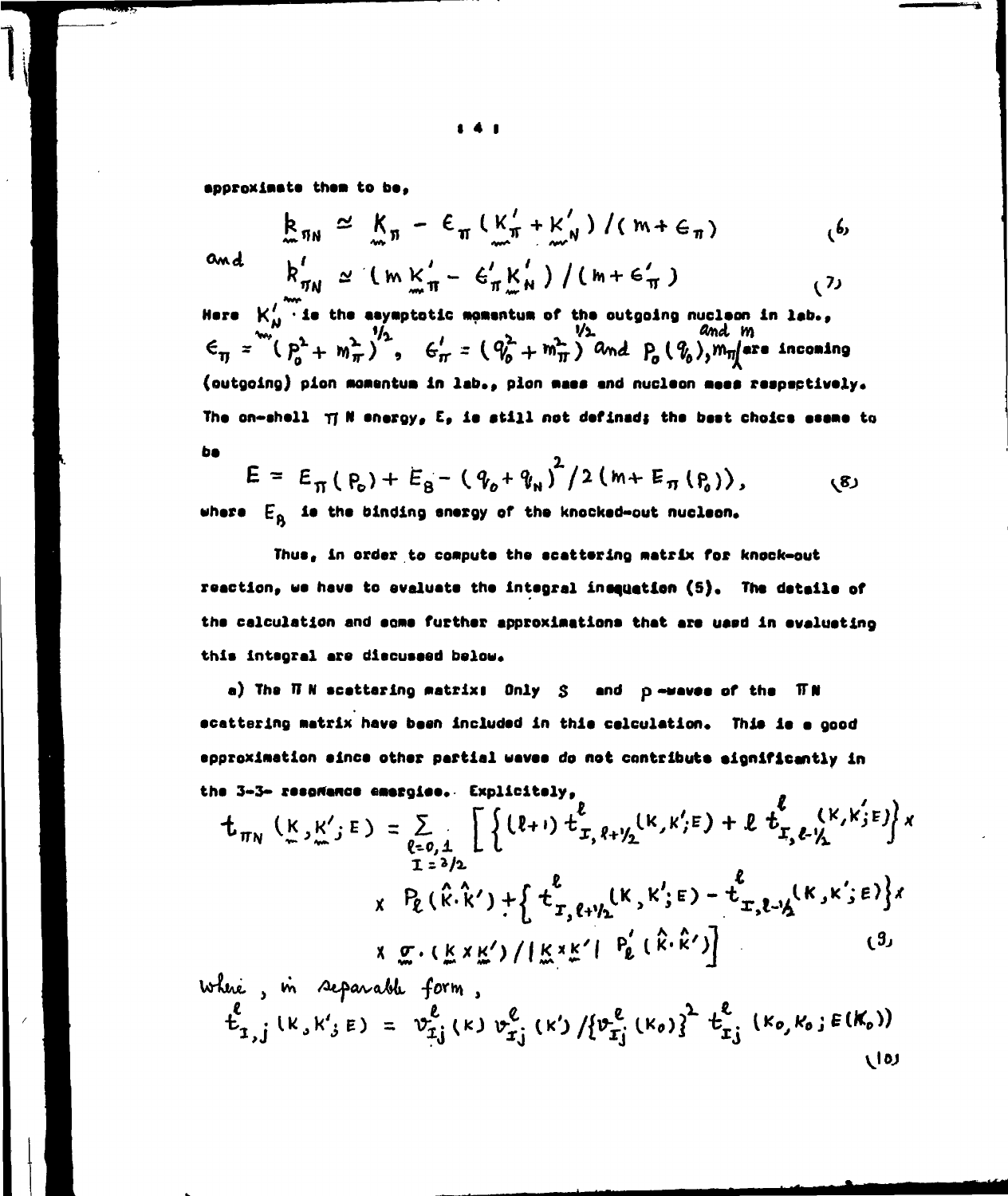(All symbols have the usual meaning). The off-shell form factor  $V^{\dagger}$  is chosen to be  $\mathcal{V}(k) = K (k^2 + \beta^2)^{-1}$  for peweve and  $V(k) = (k^2 + \beta^2)^{-1}$  for s-wave. Perameter  $\beta$  is chosen to be 1.8fm<sup>-3</sup>. This velue is consistent with the  $T\mathbb{N}$  scattering data.

b) Pion diatorted weves: One of the important effect of pion dietortion arises from pion absorption. As explained in section I, we approximately account for this effect by excluding the central region of the nucleus from the integration in equation (5). In order to account for the diapersive effecta, we approximate the pion distorted waves by,

$$
\chi_{K_{\pi}}^+(a\gamma_{NB}) = (2\pi)^{3/2} exp(iak \gamma_{NB}) \cdot \gamma_{NB})
$$
\n
$$
\chi_{K_{\pi}}^*(\gamma_{NB}) = (2\pi)^{-3/2} exp(-iK'(\gamma_{NB}) \cdot \gamma_{MB})
$$
\n(11)

where moments  $\overline{K}$  and  $\overline{K}'$  are real and are parallel to  $\overline{P}_o$  and  $\overline{Q}_o$ respectively. Their magnitudes are obtained by solving the dispersion relation

$$
K^{2} = P_{0}^{2} + 4 \pi \zeta \int (k, 0)
$$
  

$$
K'^{2} = q_{0}^{2} + 4 \pi \zeta \int (k', 0)
$$
 (12)

with  $\bigcirc$  being the nuclear density at  $\bigcirc_{\mathcal{N}B}$  and  $\bigcirc$  being the  $\pi$  N forward scattering amplitude at the pion momentum in the medium.

c) Nucleon distorted weve: We have neglected the distortion of nuclear wavefunction. It has been shown that the charge-exchange effect of final state interaction between the nucleon and the residual nucleus are small in  $(\pi^{\dagger}, \pi^{\dagger} \rho)$  reaction<sup>2)</sup>. Also, eince in our model the reaction tekes place in the low-density region of the nucleus, refraction effect for the nucleon a are also expacted to be amall.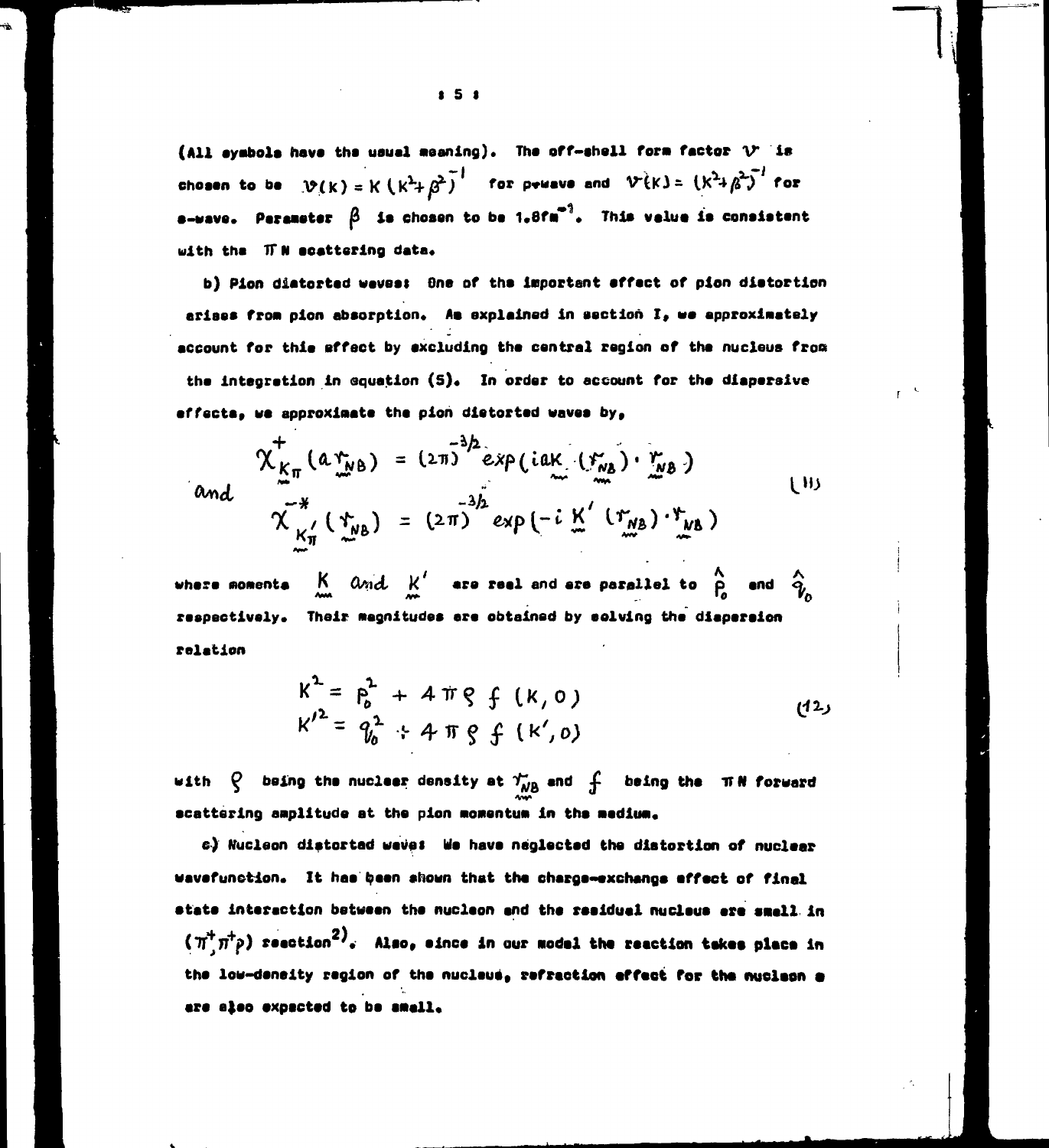d) Nucleon weve functions Harmonic oscilletor wevefunctions with ossillator peremeter  $\Upsilon_n = -1.66$ fm have baen used to compute bound-nucleon wavefunctions. This oscillator parameter reproduce the electron scattering form factor on <sup>12</sup>C (raf.6). Since the knock-out reactions takes place on the aurface of the nucleus, we realize that it would be better to use nucleon wave functions which have correct asymptotic behaviour. However, as we will be calculating the integrated cross-esction the use of hermonic oscillator wavefunctions would not change the results of this paper much. The binding energies for  $1S$  and  $\{P$  orbitale for  $^{12}C$  are taken to be 34 MeV and 16 MeV respectively. These are consistent with the values obtained from  $(p, 2p)$ reaction<sup>7)</sup>. With this, equation 5 becomes,

$$
T_{\pi_{\jmath}\pi_{N}} = (2\pi a^{2} \int d\pi \int e^{i \frac{\zeta R_{\jmath} R_{\jmath}}{R_{\jmath}} C_{N} (\frac{1}{\pi}) T_{\pi_{N}} (\frac{1}{R_{\pi_{N}}}, \frac{1}{R_{\pi_{N}}}, \frac{1}{2})} (1^{3})
$$

Here  $Q = K - K' - \mathcal{Y}_N$  . In terms of this scattering matrix, the crosssection for  $(n^+ \pi^+)^{\circ}$  ) reaction is,

$$
\frac{d^{3}\sigma}{d\tau_{N}d\Omega_{n}d\Omega_{N}} = \frac{(2\pi)^{\frac{1}{2}}}{P_{o} \left[1-\frac{q_{o}}{2}(\rho_{o} + \left(\rho_{o} - q_{o} - \frac{q_{N}}{2}\right)\right]E_{\pi}(\rho_{o})\right]^{2}} \left[\tau_{\eta_{N}}\right]^{2}(14)
$$

where  $M_R$  is the mass of recoiling nucleus,  $T_M(q_M)$  is the kinetic energy of the outgoing nucleon, and  $\gamma_{\rm e}$  is determined by solving the energy equation,

$$
E_{\pi}(\vartheta_{0}) + T_{N} + (P_{0} - \vartheta_{0} - \vartheta_{N})^{2}/(2M_{R}) = E_{\pi}(P_{0}) + E_{B}
$$

For heavy nuclei, the phase spece factor may be approximated by

$$
m E_{\pi} (q_0) \tilde{E}_{\pi} (p_0) q_0 \gamma_{\mathsf{w}} / p_0
$$

## 3. RESULTS AND DISCUSSION

The quasi-slastic proton knock-out reaction has been done on  $^{12}$ C in the immulaion experiments at pion incident energies of 60 and 112  $\texttt{Rev}^{\texttt{B}}$ .

 $161$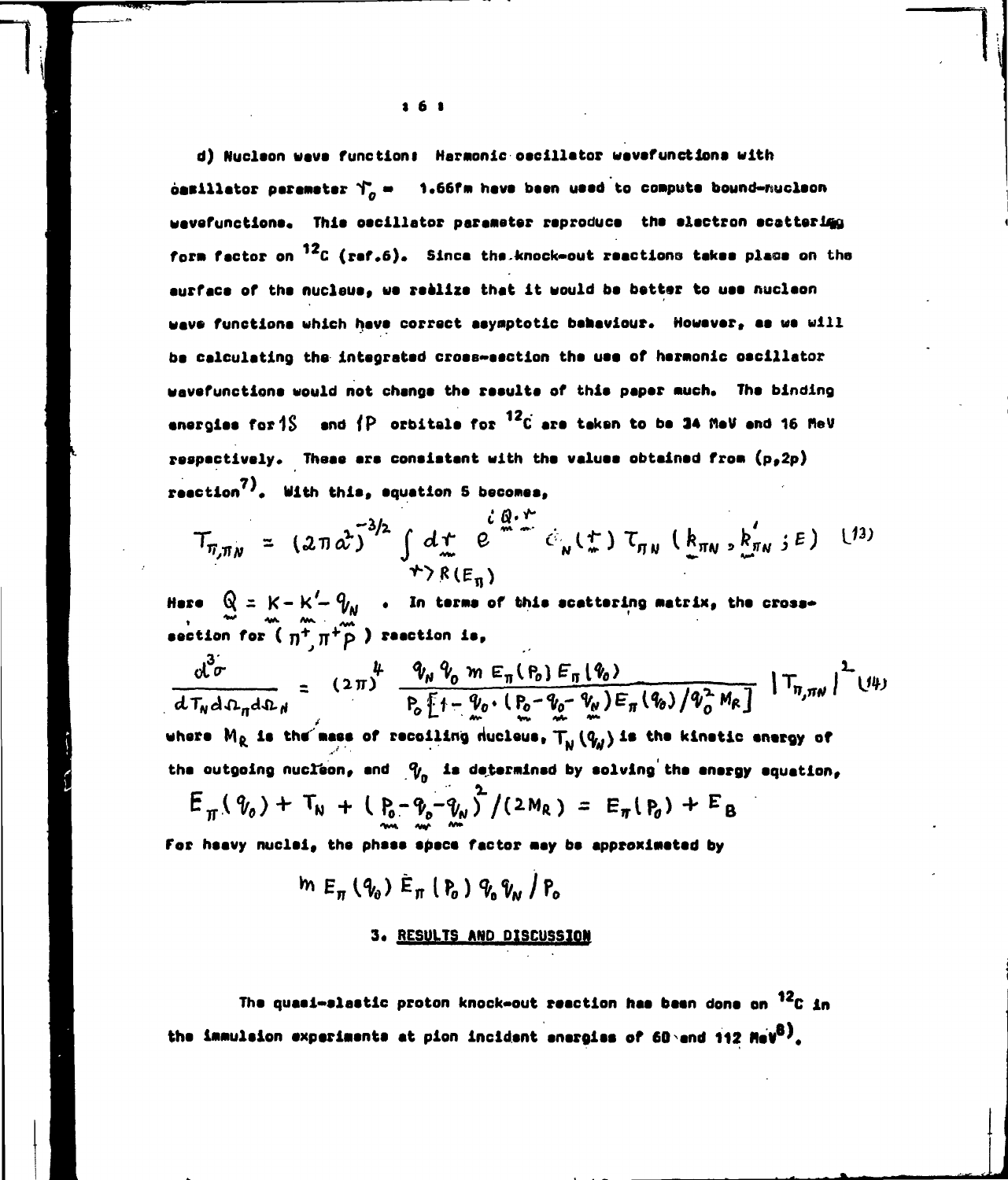In these experiments three particles, the pion, the proton and the residual nucleus in the final state are observed; and the energy epectrum of the proton and the angular distribution of the pion are measured. The typical characteristics of these distributions are: (i) the proton enargy distribution peake. The peak is narrow at 60 MeV and becomes broad (possibly having two peaks close to each other) at 112 MeV. The position of the peak shifte to higher snaroy, (ii) the pion angular distribution has a shallow minimum around 70°. The distribution is also asymmetric about this angle. This asymmetry increases with the incident energy.

In figures 2-5 we have plotted the calculated resulte together with the experimental data. Since the experiments do not separate the contributians from the protone in 1S and 1P shells of  $^{12}$ C, the calculated results are the summed cross-section from these two shelle. As we see from the figures approximately all the features of the proton energy apectrum are reproduced. In the pion angular distributions, the position of the minima and the crosseection bayond this angle is well reproduced. The cross-sections in the forward direction are however, . not reproduced. Contrary to the experiment. the celculated resulte show a flatter distribution at lower energy. This diagreement of the theory and the experiment is also reflected in the olow energy ((20 MeW) part of the proton energy distribution. Since the trend of the disegraement in this part of the epectrum has opposite direction at  $=$  1)2 MeV two energies (i.e.  $\sigma_{\exp} > \sigma_{\text{th}}$  at  $E_{\pi} = 60$  MeV and  $\sigma_{\exp} < \sigma_{\text{th}}$  at  $E_{\pi}$ ). the explanation for this discripancy may either lie in some uncertainty in the experimentel data or some new reaction dynamics which shows up in going from 60 to 112 MeV. However, before afforts are put to investigate the latter part it may be necessary to have better data.

 $2<sub>2</sub>$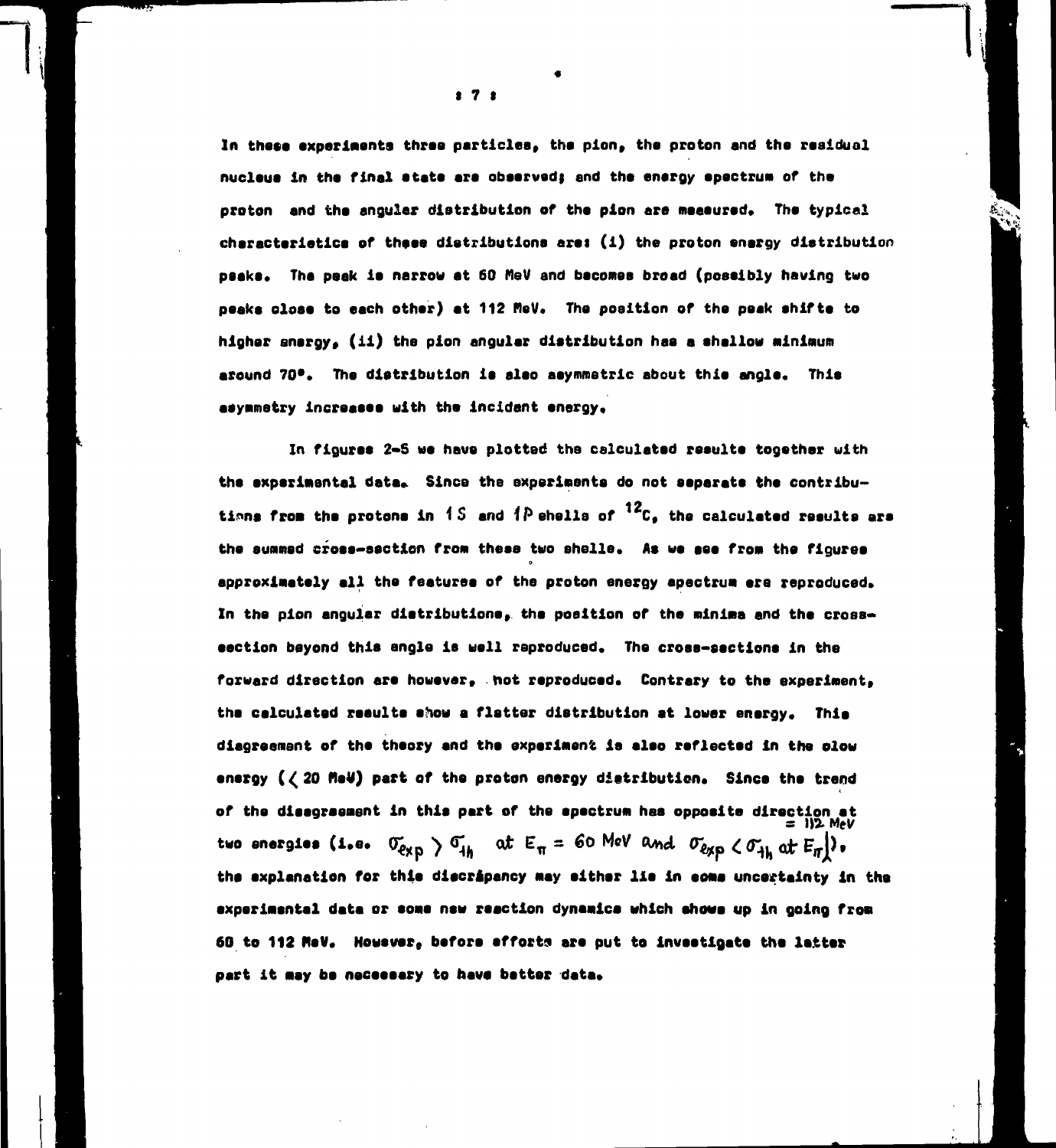It may be mentioned that to achieve the kind of agreement with the experimente, as shown in figures 2-5, it is necessary to include the epin-flip term in the pion-nucleon t-matrix (eq.9). To demonstrate ite importance, in figures 2-5 we have also plotted the contribution of the epin-flip and non epin-flip terme separately.

With a view to investigate the reason for the broadening of the oroton energy spectrum in going from 60 to 112 MeV, we calculated this spectrum at a few more energies. All these results are shown in figure 6. The inepection of these curves suggests that, in fact, the proton energy apectrum comprises of two peake. These two peake arise essentially due to the folding of the pion-nucleon scattering amplitude (which has dominant p-wave character) and the phese space (which is zero at  $E_n = 0$  and  $E_n = E_{\text{max}}$ ). Since with the lowering of the incident pion energy the range of E<sub>n</sub> gets reduced, and consequently the  $\Theta_{\rm ff}$  (ranging from 0 to 180°) corresponding to various  $E_{n}$  appear on a compressed ecele, two peaks start merging into each other. First this uffect reduces two distinct peaks to one broad peak and then the width of this peek gets reduced.

As mentioned in saction 1, normally factorized form (equation 1) for the celculation of the knock-out reaction is used. This form, in addition to overlooking the off-shell sffect, suffers from the ambiguity of defining the energy et which the free pion-nucleon cross-section is to be eveluated. In order to see the sensitivity of the cross-section to the off-shell behaviour of  $+$ <sub>nW</sub>, in figures 7-8 we have plotted the proton energy epectrum and the pion angular distribution for four chaicas of the off-shall behaviour. Two curves correspond to the form of equation (11)with  $\beta$  = 1.8 and 3.6 fm<sup>-1</sup>. The other two curves are for the Kimelinger form<sup>9)</sup> and the multi-channel separable model of Londergen at al (LMM)<sup>10)</sup>. In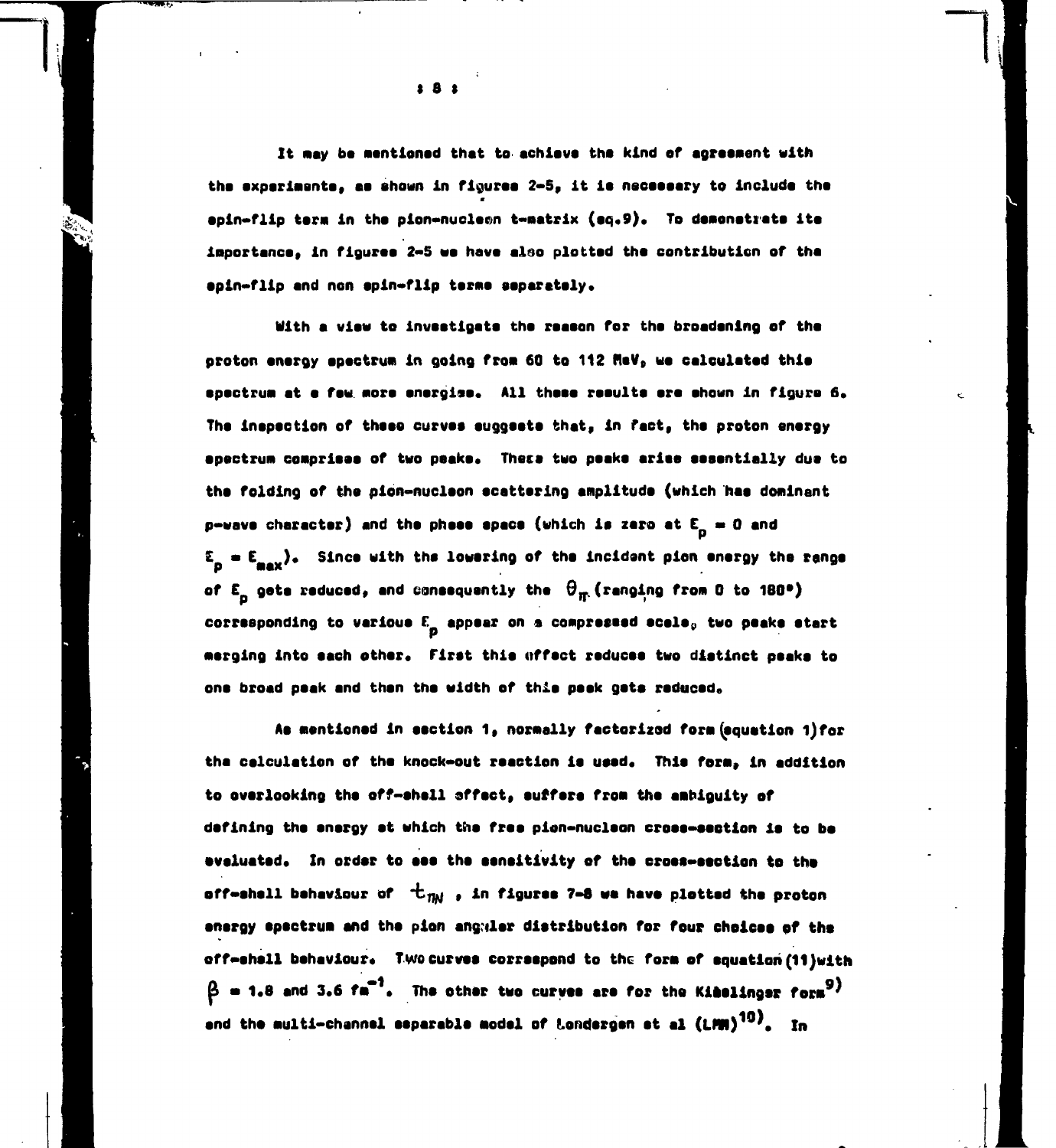ell these curves the shape of the cross-section is similar, the magnitude of the cross-section, however, changes considerably. Even the LMM and the sapareble forms (equation 11) with  $\beta$  = 1.8 both of which fit the scattering data in the 3-3 resonance region, give substantially different results for the knock-out reactions. We feel that the sensitivity of the kinematically complete ( $\pi$   $\pi$ N ) data may be even more to the off-shell behaviour of  $t_{\pi_N}$ . This then suggests that the ( $\pi_{\text{JN}}$ ) reaction may serve as a tool to differentiate between different off-shell forms of  $\pm_{\text{max}}$ .

alsa

 $\therefore$  In figures 7-8 results are/plotted for the fectorized form (equation11) This shows that tha factorized form can underestimate the cross-sections considerably.

The reeults shown in this section eo far assume a sharp cut off of the nuclear matter to account for the absorption of pions (equation 14). In order to see the effect of the sharpness of the cut off we have also calculated the pion angular distribution and the proton energy spectrum at  $T_{\pi}$  = 112 MeV for a diffuse cut off where the cut-off function,  $f(r) = 1 (1 + \exp((r - R_0)/a))$  with  $R_0 = 2.43$  fm and  $d_0 = 0.5$  fm. The parameters  $R_0$ and  $Q$  are chosen so that  $\int (1-f(r)) r dr = R^{2}(E_{\pi})/2$ . The results with these two forms of cut-off are same within 5-10%.

In conclusion the results of this paper can be summarized as follows: (i) Strong absorption model, as suggeated in section 2, describes well the pion-induced knock-out reactions. In order to reproduce the typical features of the experimental cross-sction, it is necessary to include the spin-flip part of the t-matrix. (ii) In the description of (  $\overline{H}$ ,  $\overline{H}$ N ) reactions it is very important to include the off-shall nature of the pion-nucleon ecattaring matrix. The use of factorized form for the cross-section can oversatimate it by a considerable factor.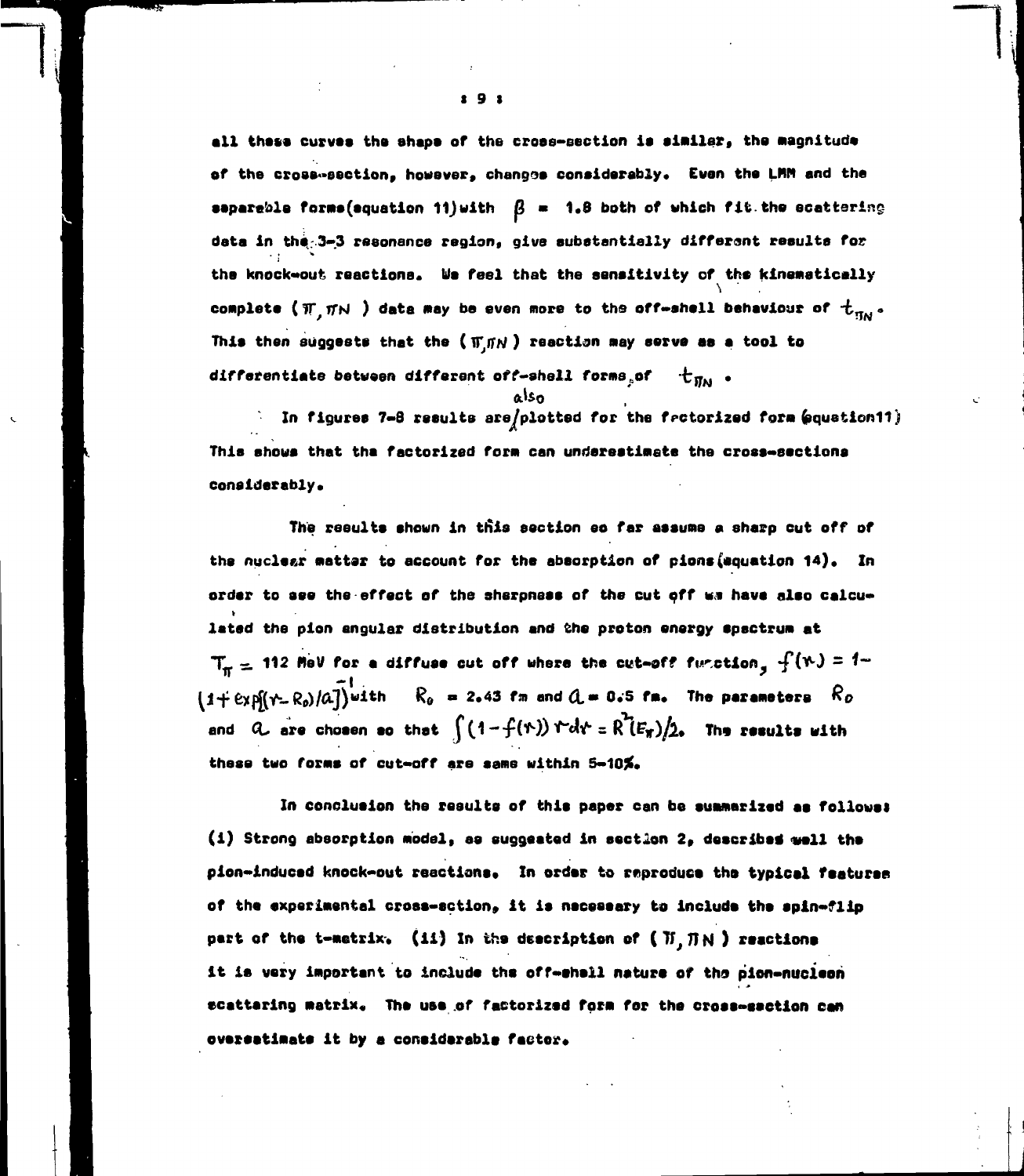# The authors wish to thank Dr. N. Sarma for eome useful discussions.

 $\frac{2}{\sqrt{2}}$ 

 $\overline{a}$ 

 $909$ 

جبان  $\overline{\mathbf{r}}$ 

 $\overline{\mathbf{r}}$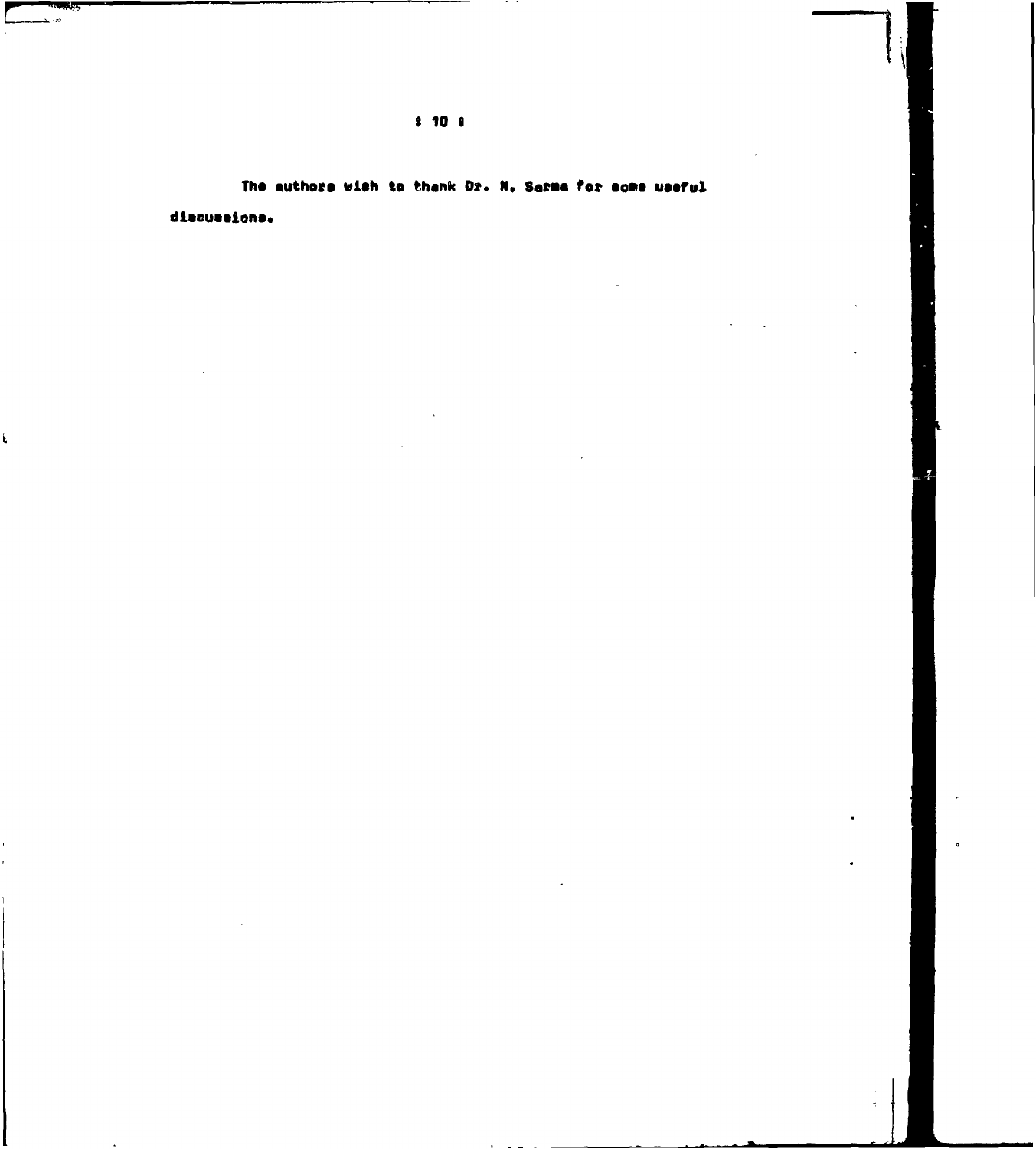## **REFERENCES**

- 1. P.L. Reader and S.S. Markowitz, Phys. Rev. 1338 (1964) 639;
	- **O.T. Chivers» E«n. Rimmer, 8,W. Allardyce» R.C. Uittconb» 3.3. Domingo and N«U. Tanner» Nuel. Phya. A 126 (1969) 129)**

**L.H. Batist, V.D. Vitmen» V.P. Koptov» U.M. flekarov» A.A. Naberazhnov» U.V. Nelyubin» G.Z. Obrant» V«V. Saranttev and G.V. Scherbakov, Nucl. Phya. A2S4 (1975) 4801**

**8\*3. Oropeaky» G.U. Butter» C.3» Orth, R»A. Ullliama» G« Friedlander»** H.A. Yates and S.B. Kaufman, Phys. Rev. Lett. 34 (1975) 821.

- **2. n.M. Sternheim and R.R. Silbar» Phye« Rev. Lett. J34 (1975) 824.**
- **3. 8.K. 3ain» Nupl« Phye» Ä129 (1969) 145.**
- **4. F. Lenz» Proc. Topical Heating on Int. Energy Phye.» Zuoz» 1976» Vol.^» p. 319.**

**5. H.A. Bathe,**

**6. U. fteyer-Berkhout at al.» Ann. Phye. £ (1959) 119»**

**7. G. 3acob and A.3. Harla» Rev. ftod. Phye. ,45 (1973) 6«**

8. Yu. R. Giamatullin and V.I. Ostroumov, Sov. Journ. of Nucl. Phys.

**H . (1970) 1S9f ibid 21 (1975) 488»**

**Yu. R. Gienatullln, I.A. Lautaev» V.l. Oatrounov and A« Ye« Snelyenekil,**

Sov. Journ. of Nucl. Phya. 19 (1974) 22

**9« L.S« Kleelinger» Phye. Rev« 98 (1955) 761.**

**10. CT . Londergan and E.3. donlz» Phye« Lett» 4£B (1973) 195.**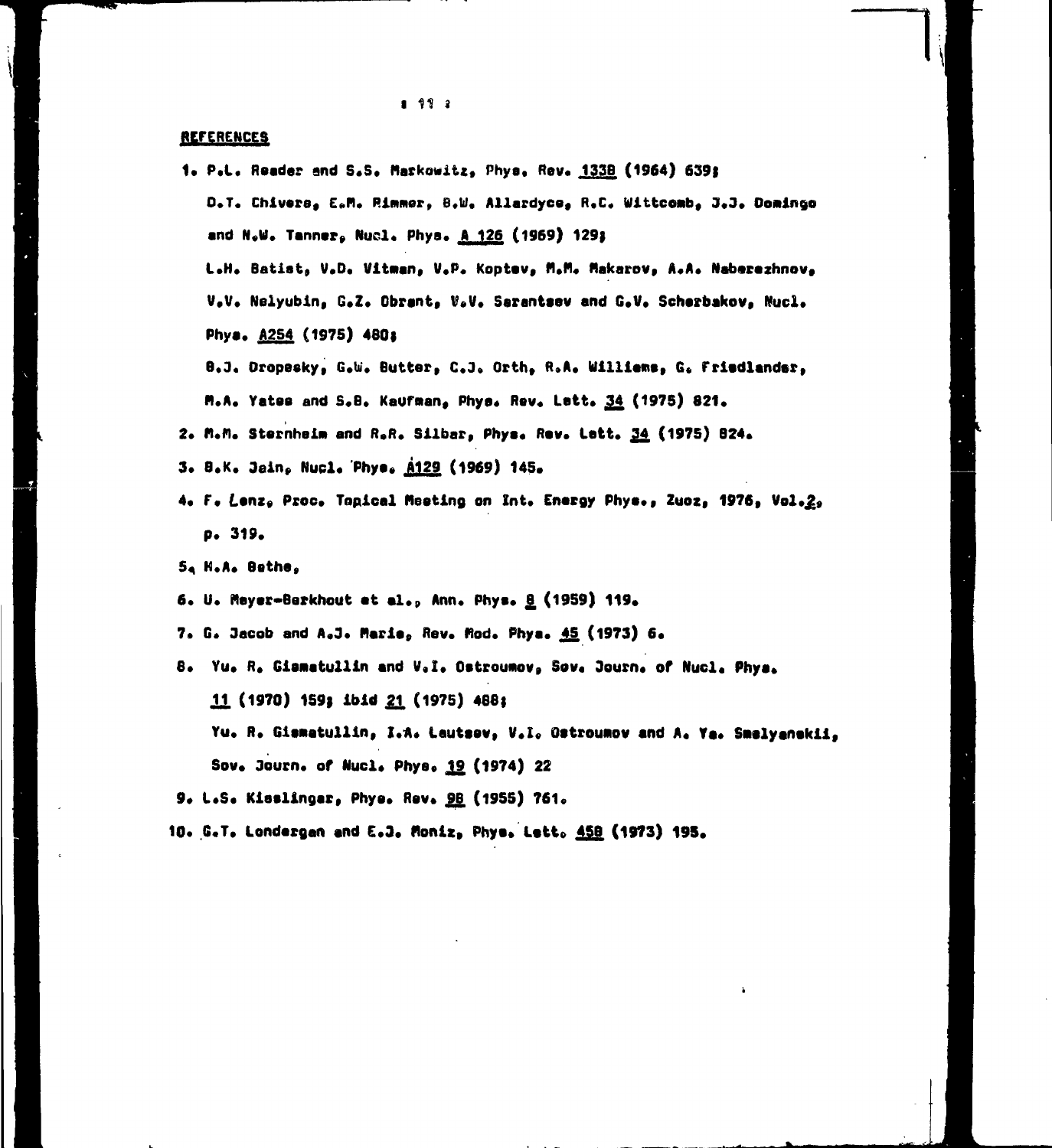# **Figure Captions**

- Fig.1. Vector diagrem.
- Angular distribution of quasi-elastically ecattered pions on Fig.2.  $12c$ . Deshed (----), dot-dashed (-.-) and solid (---) curves represent non-epin-flip, spin-flip and summed cross-sections respectively.
- Energy spactrum of the knocked-out protons on  $^{12}$ C. Deehed  $F19.3.$  $(-\infty)$ , dot-dashed  $(-,-)$  and solid  $(-\infty)$  curves correspond to the non-spin-flip, spin-flip and nummed cross-sections respectively.
- Same as figure 2 at  $T_{ff}$  = 112 MeV. Fig.4.
- Sama as figure 3 at  $\frac{1}{H}$  = 112 MeV.  $Fig.5.$
- Proton energy spectrum on  $12c$  et various incident pion F19.6. energies ( $T_{\overline{n}}$ ).
- Sensitivity of the angular dietribution of the quesi-elactically **Fig.7.** ecettered pione on <sup>12</sup>C at  $T_{\overline{n}} = 112$  MeV to verious prescriptions of the pion-nucleon scattering gatrix.
- Sensitivity of the energy epectrum of the knocked-out proton Fig.B. from <sup>12</sup>C at  $T_{\overline{H}}$  = 112 MeV to various prescriptions of the pion-nuclson scattering matrix.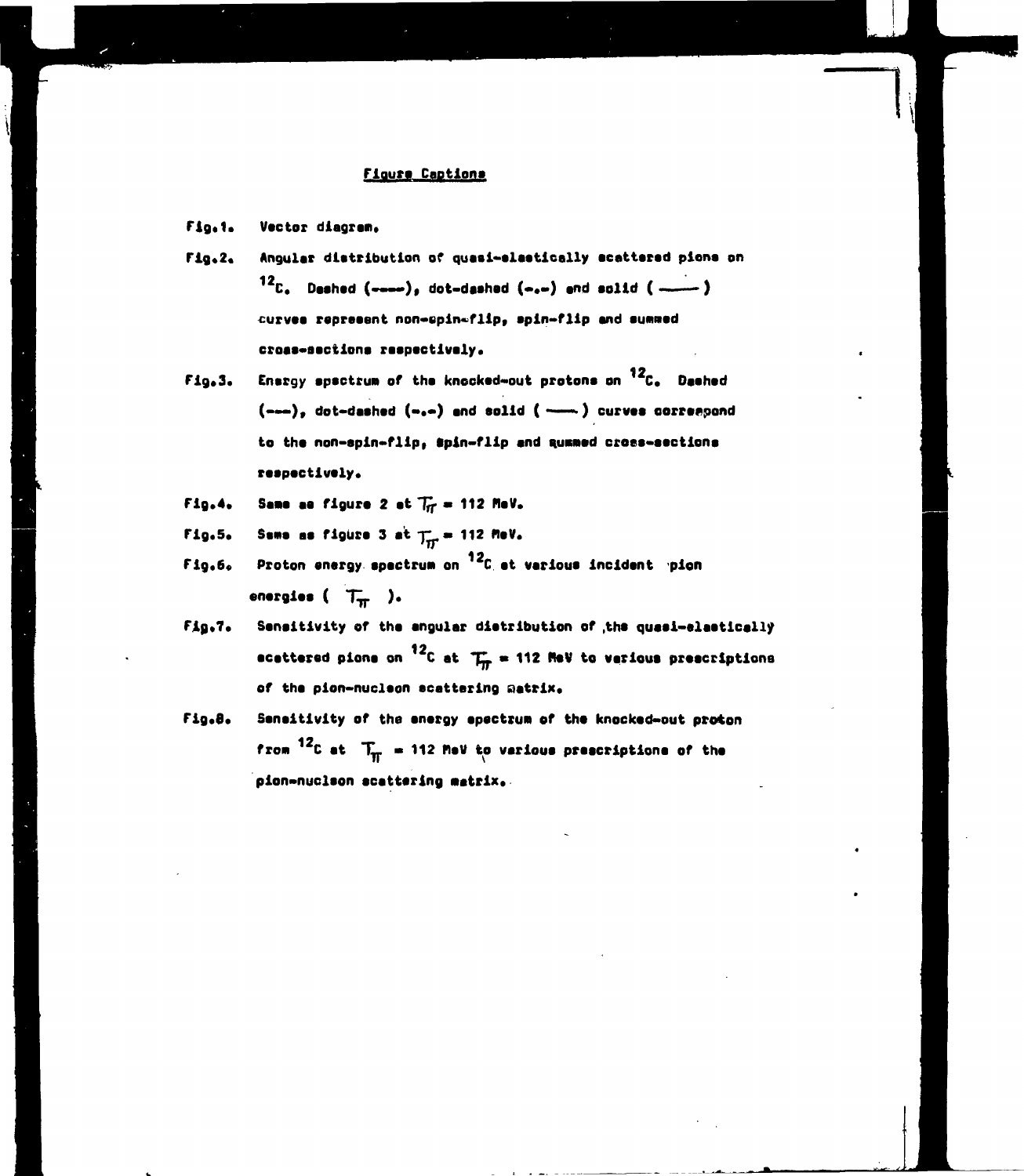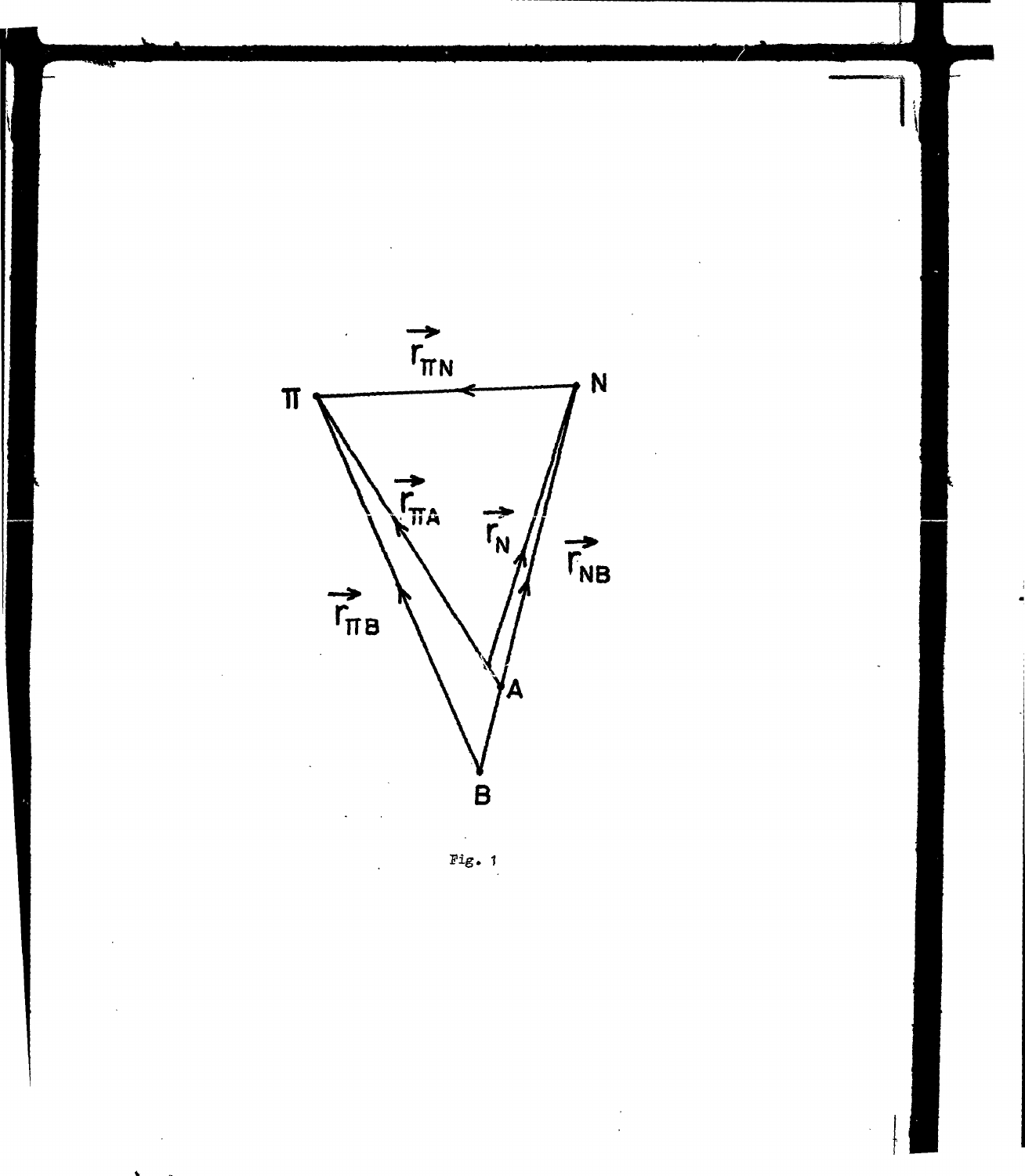

Fig.  $2$ 

ė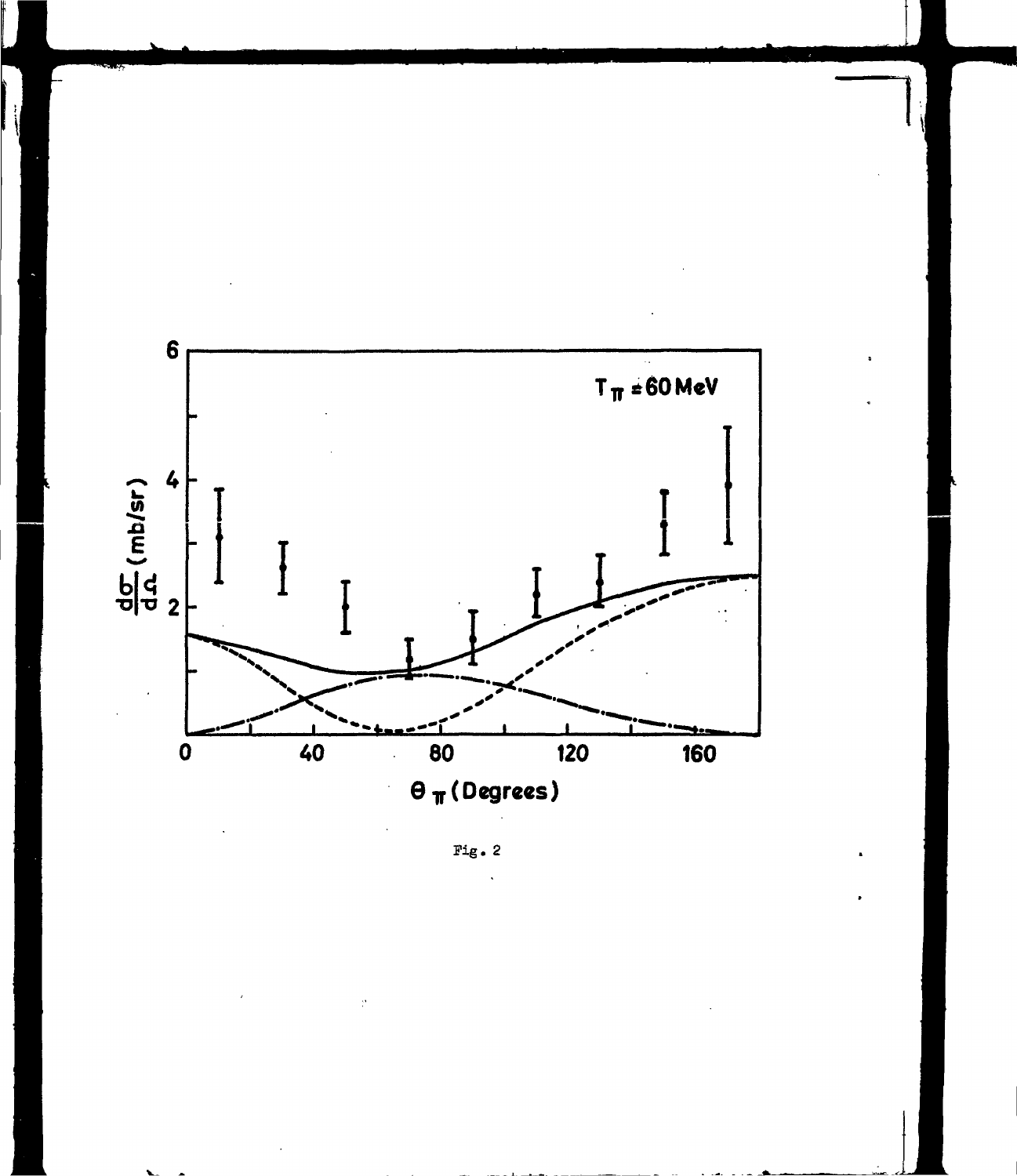

Fig.  $3$ 

 $\begin{array}{c} \mathbf{x}_1^* \\ \vdots \\ \mathbf{x}_n^* \end{array}$ 

 $\mathbb{Z}$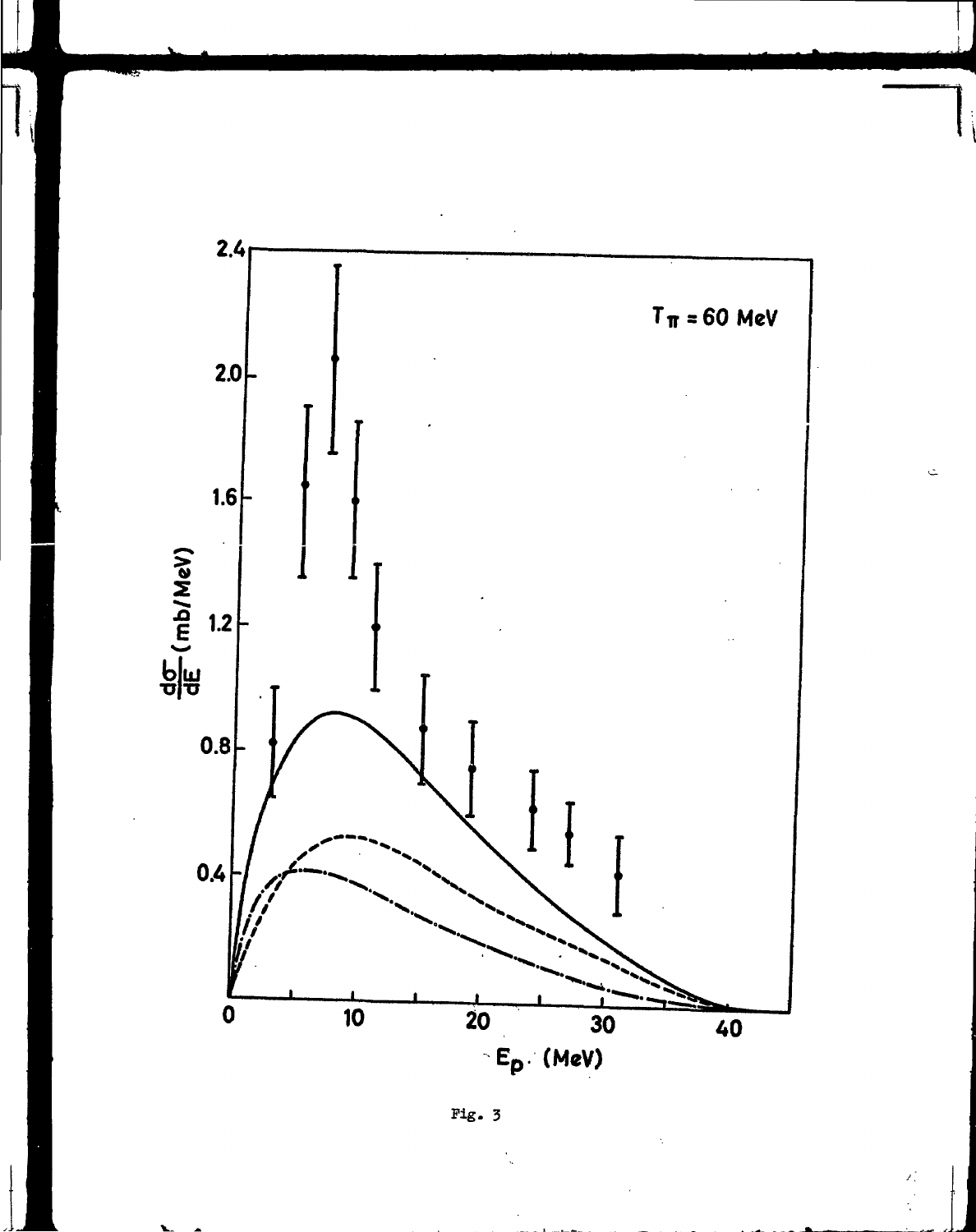

Ċ

Fig.  $4$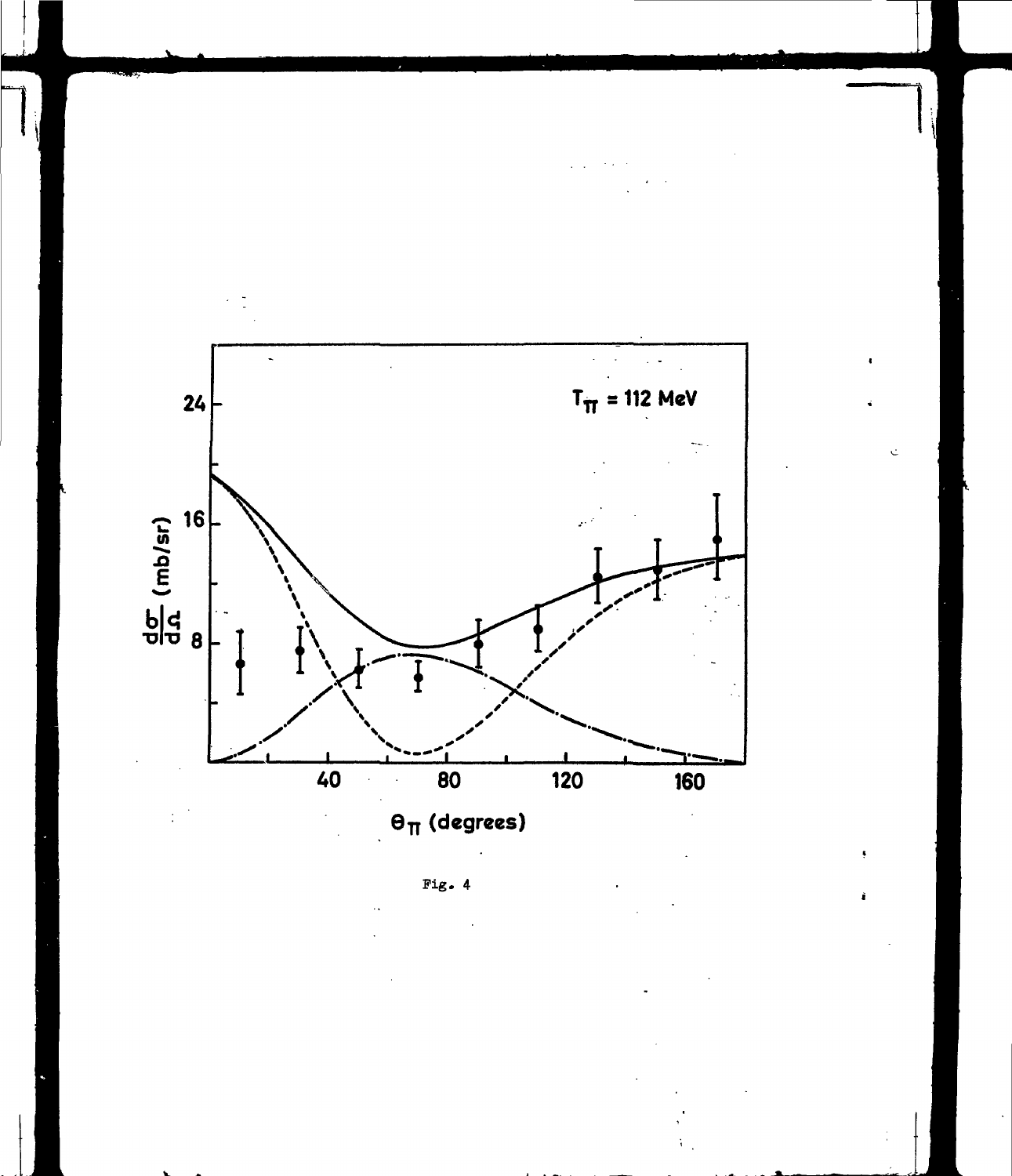

 $\zeta$ 

Fig, 5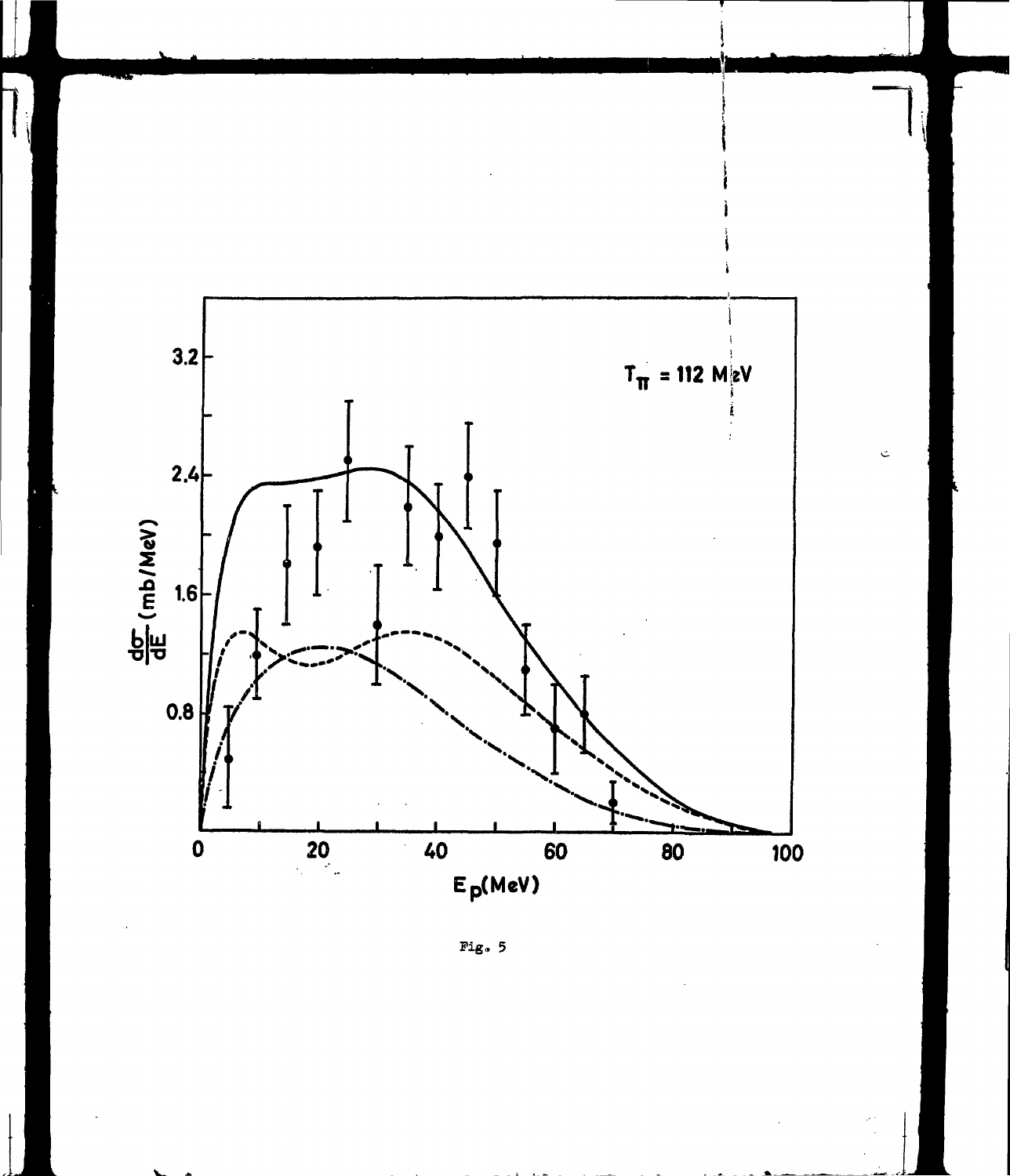

▌

 $\pmb{\epsilon}$ 

 $\pmb{\cdot}$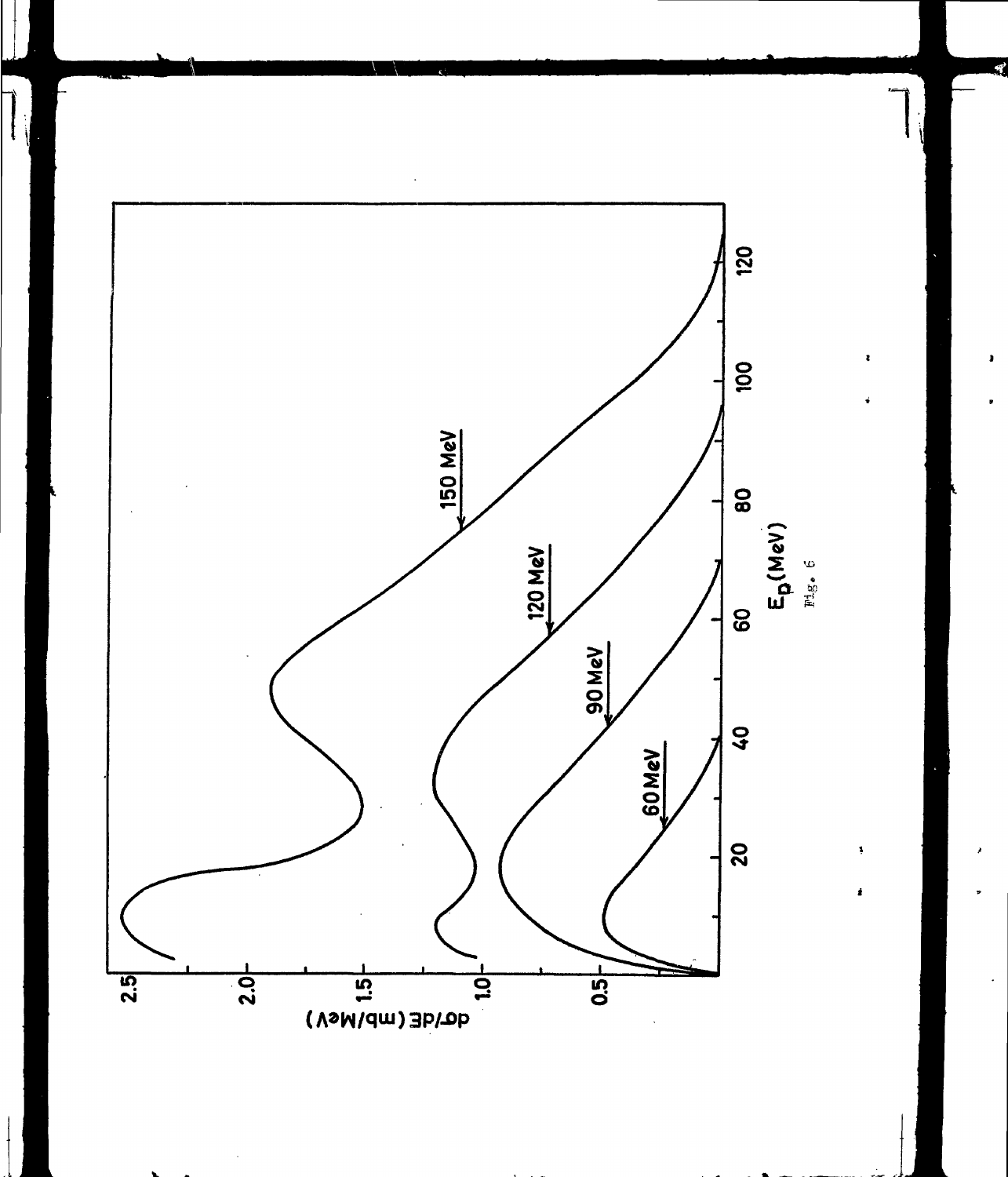

Fig.